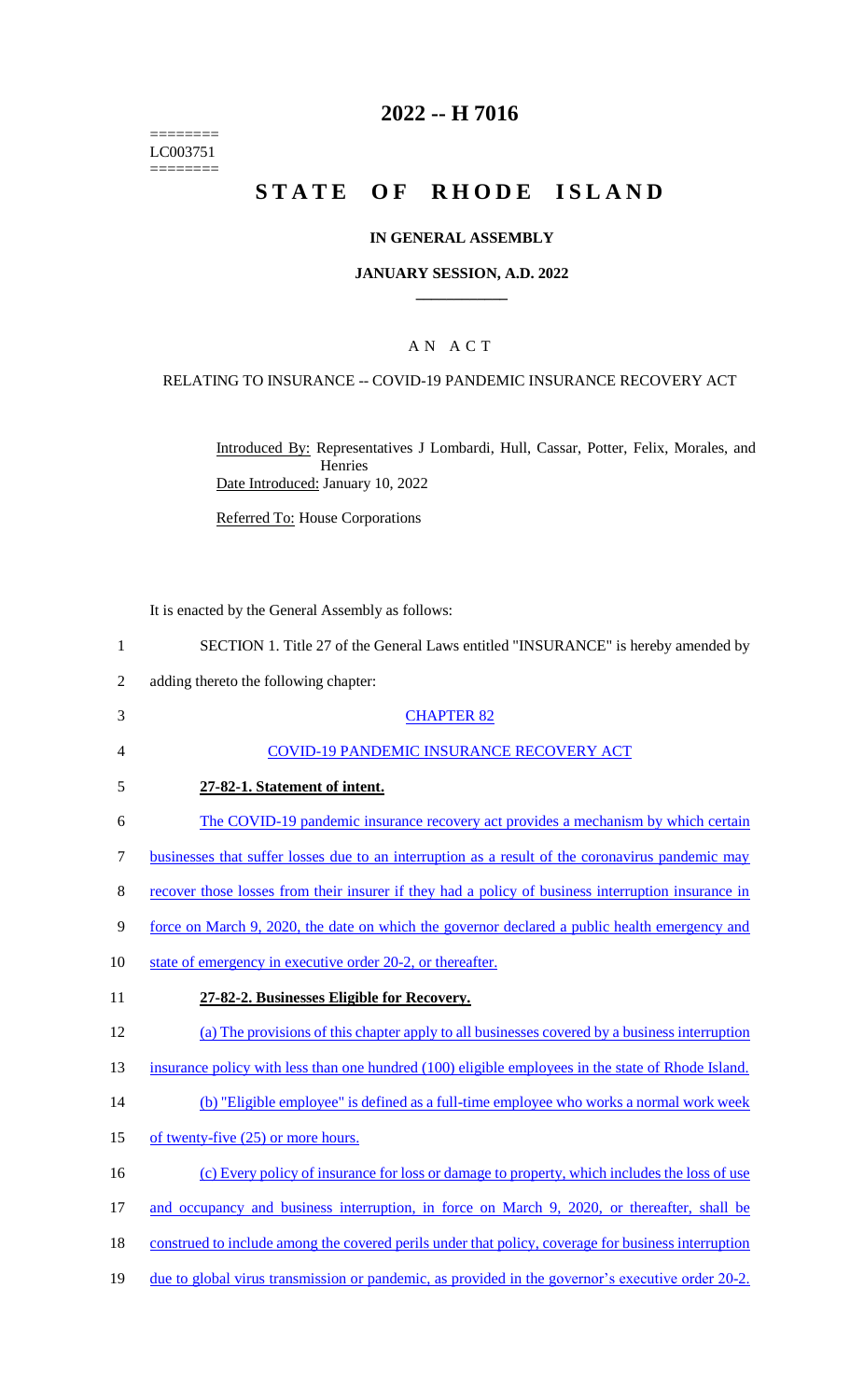- 1 The coverage provided would be subject to the limits under the policy and would indemnify the
- 2 insured for losses incurred during the state of emergency.
- 3 (d) An insurer which indemnifies an insured who has filed a claim pursuant to its provisions
- 4 may apply to the department of business regulation insurance division for relief and reimbursement
- 5 from funds collected and made available for this purpose
- 6 (e) The insurance commissioner shall establish procedures for the submission and
- 7 qualification of claims by insurers which are eligible for reimbursement, incorporating such
- 8 standards as are necessary to protect against the submission of fraudulent claims by insureds, and
- 9 appropriate safeguards for insurers to employ in the review and payment of such claims.
- 10 (f) The insurance commissioner shall impose upon, distribute among, and collect from
- 11 insurance companies, other than life and health insurance companies, the additional amounts as
- 12 may be necessary to recover the amounts paid pursuant to this chapter.
- 13 SECTION 2. This act shall take effect upon passage.

LC003751 ========

========